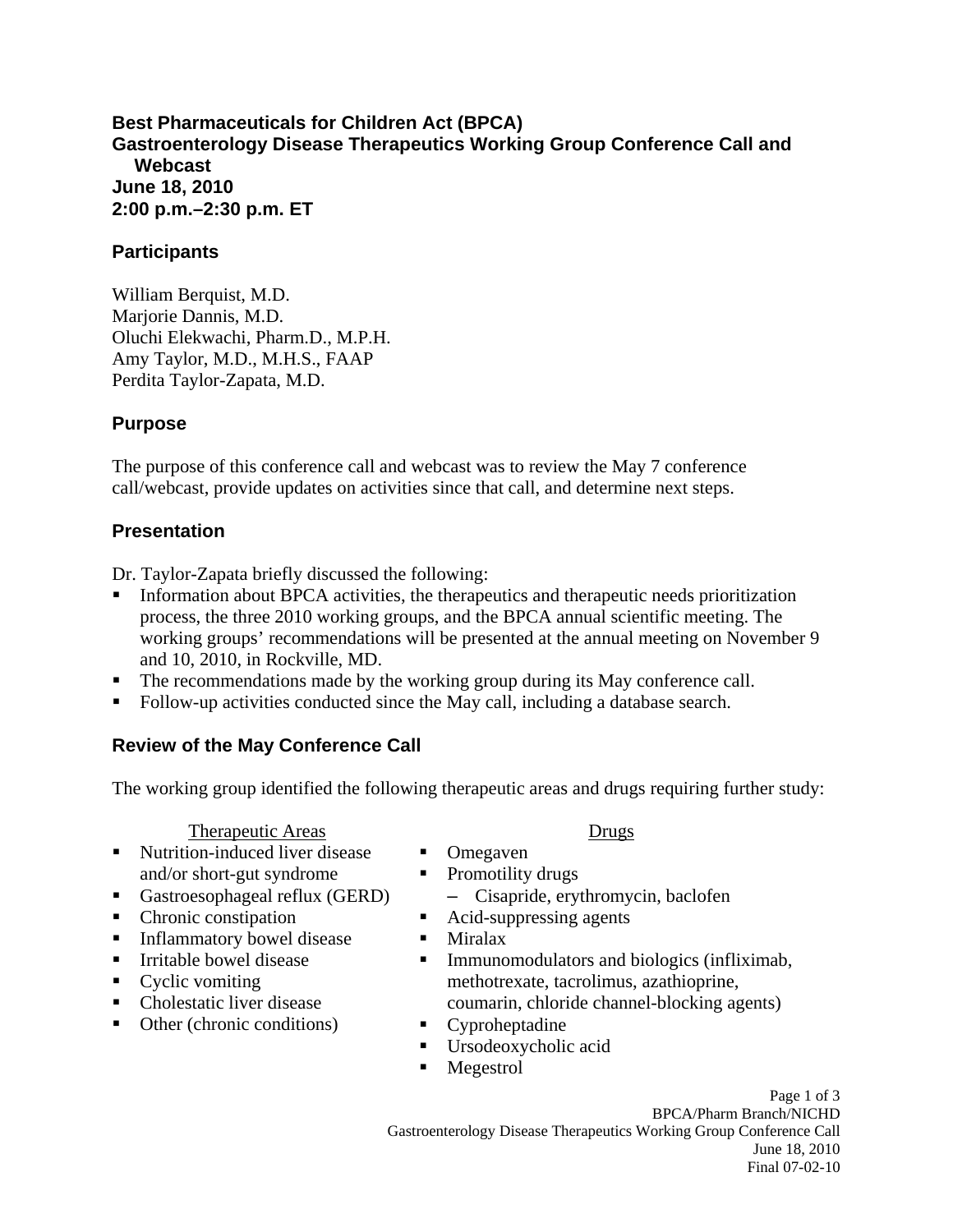# **Updates**

**Discussion with the Neonatal Research Network (NRN).** As a follow-up to the May conference call, Dr. Taylor-Zapata, conferred with the NRN (NICHD) about research with Omegaven and GERD:

- . Omegaven: The network is considering a study with this drug.
- GERD: The network agrees that there needs to be more research on this area, but the issue is that making an "accurate" diagnosis is problematic.

**Current Omegaven Studies.** A search of ClinicalTrials.gov revealed the following current studies of Omegaven:

- NCT00969332—Phase 1, safety and efficacy, 15 patients, University of California–Los Angeles
- NCT00816348—Phase 2, compassionate use, 5 patients, North Shore Long Island Jewish
- \* NCT01089426—Open-label, safety and efficacy, 40 patients, Children Hospital of Los Angeles
- NCT00862446—Phase 4, open-label, 20 patients, Vanderbilt University
- \*NCT00919104—Phase 2–3, efficacy, 200 patients, Children Hospital of Boston – NCT00512629
- \*NCT00738101—compassionate use, 15 patients, Baylor College of Medicine.

\*These trials have included extensive literature reviews in the postings on ClinicalTrials.gov.

**Top Gastrointestinal (GI) Drugs Used in Children.** Based on a previous request for more information on the top GI drugs used in children, an NICHD contractor (The Lewin Group) searched the Ingenix United Health Group Analytics pharmacy claims database of about 20 million people, 4 million of which are children, throughout the United States. The top drug classes (based on National Drug Code classification) included:

- $\blacksquare$ Histamine H2 antagonists
- $\mathbf{r}$ Proton pump inhibitors
- Bowel evacuants
- **Belladonna alkaloids for GI spasm**
- GI antispasmodics
- GI absorbents
- Agents for inflammatory bowel disease
- $\blacksquare$ Antidiarrheal agents
- $\blacksquare$ GI anticholinergic antispasmodic combinations.

**Top 20 Drugs.** The top 20 drugs identified in the Ingenix database search were as follows:

- Nine were GERD-related (proton pump inhibitors and H2 antagonists)—ranitidine, lansoprazole, omeprazole, nizatidine, pantoprazole, cimetidine, esomeprazole, rabeprazole, famotidine
- One for constipation—polyethylene glycol-electrolyte solution
- . Four antispasmodics—hyoscyamine sulfate, dicyclomine, belladonna extract/phenobarbital, glycopyrrolate